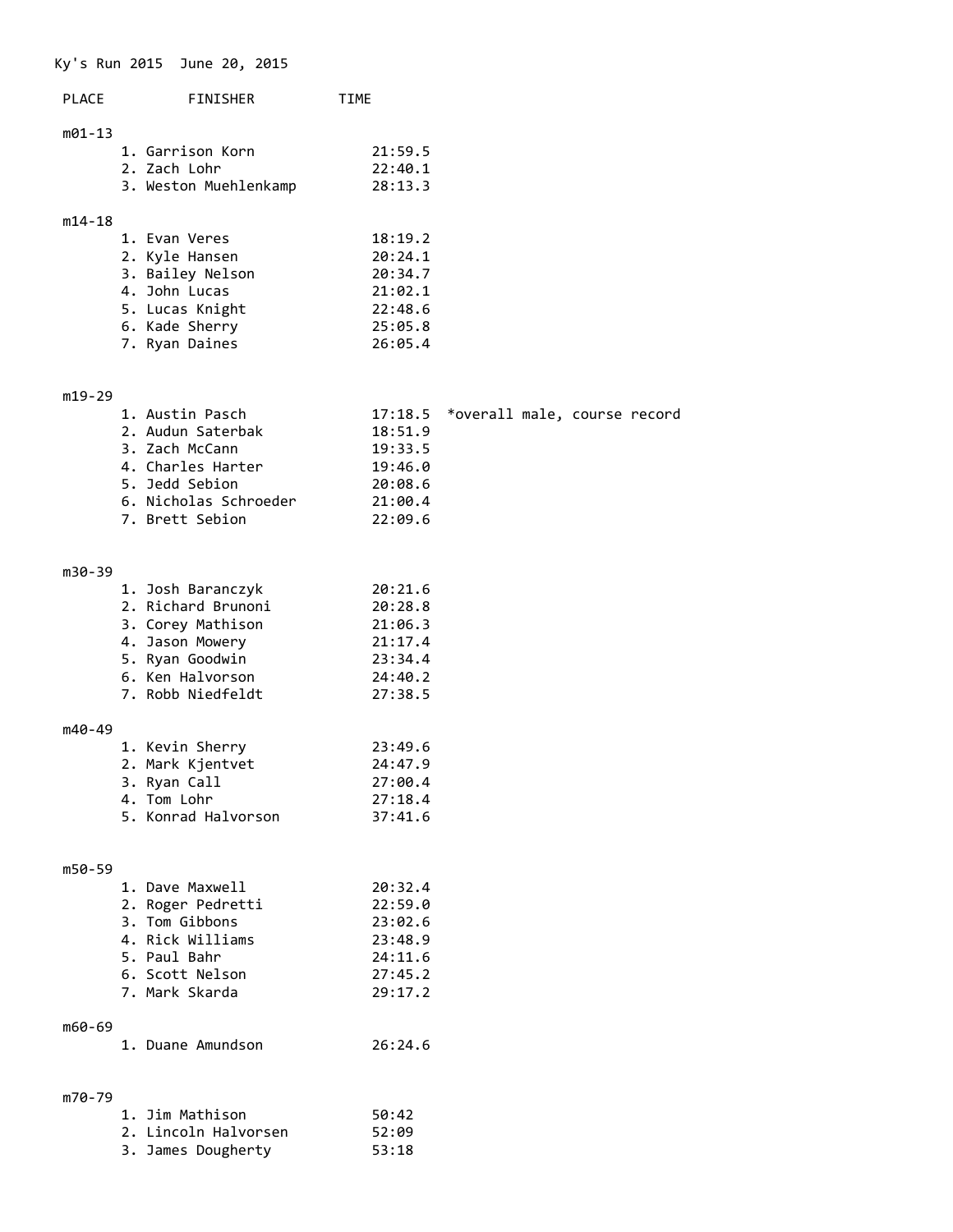## f01-13

| 1. Colby Cade         | 24:57.3 |
|-----------------------|---------|
| 2. Jayda Berg         | 31:17.2 |
| 3. Jordan Gettelman   | 36:26.4 |
| 4. Brenda Berg        | 36:27.5 |
| 5. Amanda Marshall    | 37:04.6 |
| 6. Maggie Muehlenkamp | 38:27.7 |

## f14-18

| 1. Alayna Kjentvet | 22:19.1 |
|--------------------|---------|
| 2. Abbey Wedwick   | 22:38.9 |
| 3. Julianne Call   | 22:52.1 |
| 4. Sydney Sherry   | 23:17.4 |
| 5. Sierra Cade     | 24:41.4 |
| 6. Samantha Hansen | 24:44.2 |
| 7. Erinn Sebion    | 25:24.7 |

### f19-29

| 1. Hailey Hansen     |         | 20:55.4 *overall female |
|----------------------|---------|-------------------------|
| 2. Alyssa Clemment   | 23:35.6 |                         |
| 3. Samantha Peterson | 24:41.0 |                         |
| 4. Courtney Blair    | 24:41.7 |                         |
| 5. Rachel Maxwell    | 24:42.2 |                         |
| 6. Smantha Frame     | 25:54.9 |                         |
| 7. Abby Midtlien     | 26:09.4 |                         |

### f30-39

|        | 1. Leah Marie Hansen | 22:26.7 |
|--------|----------------------|---------|
|        | 2. Kristine Mowery   | 24:28.9 |
|        | 3. Samantha Pedretti | 26:54.8 |
|        | 4. Jill Barney       | 28:54.9 |
|        | 5. Shelly Niedfeldt  | 31:32.8 |
|        | 6. Kathy Muehlenkamp | 33:38.5 |
|        | 7. Niki Haugh        | 36:23.8 |
|        |                      |         |
| f40-49 |                      |         |
|        |                      |         |

| 1. Ann Sherry       | 23:26.5 |
|---------------------|---------|
| 2. Brenda Maxwell   | 24:18.8 |
| 3. Patricia Meurer  | 26:48.4 |
| 4. Jill Weninger    | 26:50.5 |
| 5. Michelle Kreuzer | 27:09.2 |
| 6. Sue Schmitz      | 28:35.8 |
| 7. Chonnie Cockroft | 29:16.7 |

#### f50-59

|        | 1. Vickie Sebion      | 26:53.5 |  |
|--------|-----------------------|---------|--|
|        | 2. Kathy Flock        | 27:25.7 |  |
|        | 3. Theresa Cagnoni    | 28:58.7 |  |
|        | 4. Laurie Feller      | 29:46.5 |  |
|        | 5. Michelle Grabowski | 32:52.9 |  |
|        | 6. Julie Weibel       | 37:08.9 |  |
|        | 7. Luann Hoff         | 37:30.2 |  |
| f60-69 |                       |         |  |
|        | 1. Ann Gibbons        | 29:56.5 |  |
|        | 2. Eileen Holverson   | 45:19   |  |
|        | 3. Rachel Niedfeldt   | 46:36   |  |
| f70-79 |                       |         |  |
|        | 1. Jan VonRuden       | 52:01   |  |
|        | 2. Donna Sebion       | 54:44   |  |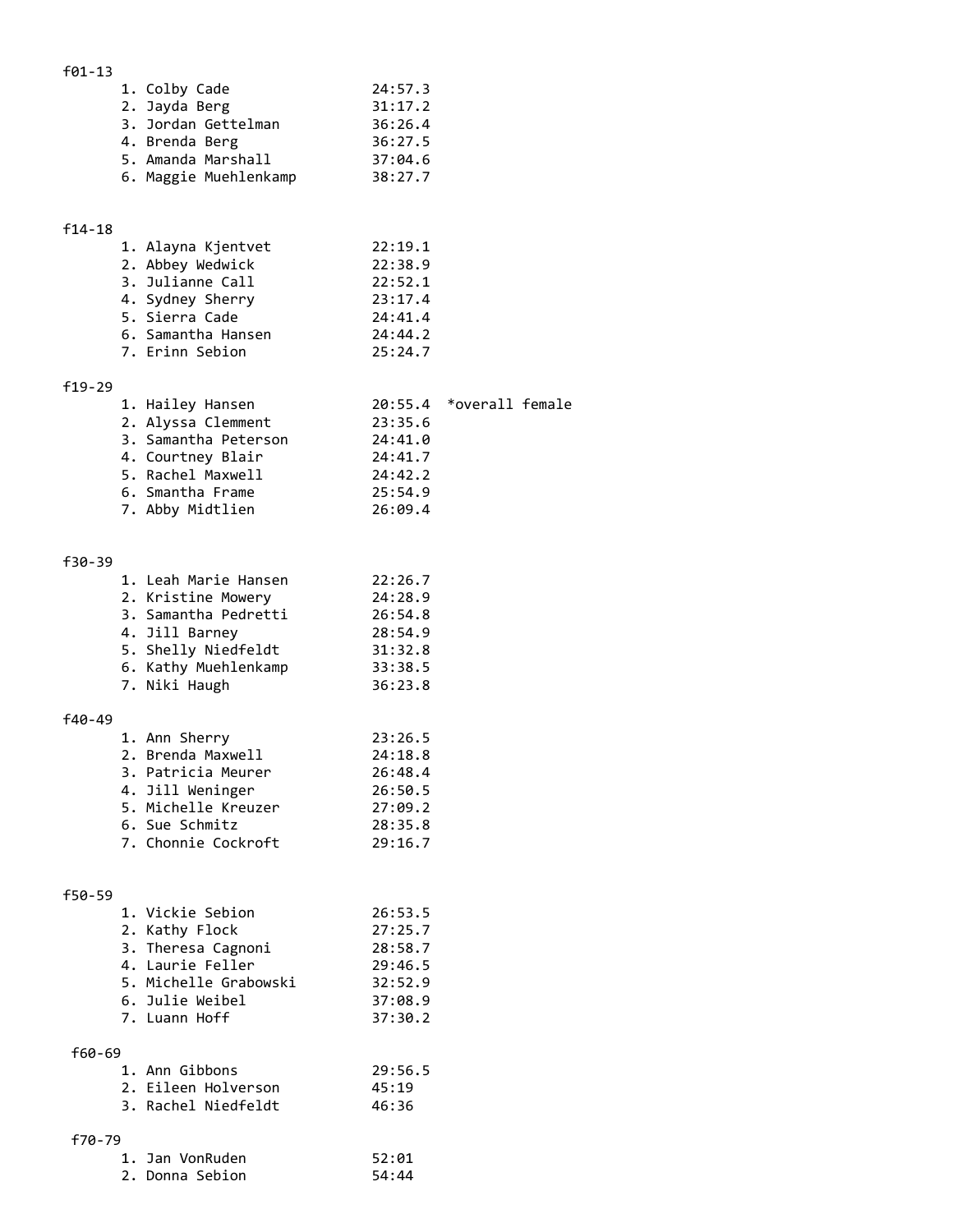|                | <b>TEAM</b> |                               |                    |                  |
|----------------|-------------|-------------------------------|--------------------|------------------|
|                | PLACE SCORE | FINISHER                      | TIME               | TEAM             |
| 1              |             | Austin Pasch                  | 17:18.5            | m19-29           |
| $\overline{2}$ |             | Evan Veres                    | 18:19.2            | $m14 - 18$       |
| 3              |             | Audun Saterbak                | 18:51.9            | m19-29           |
| 4              |             | Zach McCann                   | 19:33.5            | m19-29           |
| 5              |             | Charles Harter                | 19:46.0            | m19-29           |
| 6              |             | Jedd Sebion                   | 20:08.6            | m19-29           |
| 7              |             | Josh Baranczyk                | 20:21.6            | m30-39           |
| 8              |             | Kyle Hansen                   | 20:24.1            | $m14 - 18$       |
| 9              |             | Richard Brunoni               | 20:28.8            | m30-39           |
| 10             |             | Dave Maxwell                  | 20:32.4            | m50-59           |
| 11             |             | Bailey Nelson                 | 20:34.7            | $m14 - 18$       |
| 12             |             | Hailey Hansen                 | 20:55.4            | f19-29           |
| 13             |             | Nicholas Schroeder            | 21:00.4            | m19-29           |
| 14             |             | John Lucas                    | 21:02.1            | m14-18           |
| 15             |             | Corey Mathison                | 21:06.3            | m30-39           |
| 16<br>17       |             | Jason Mowery                  | 21:17.4            | m30-39           |
| 18             |             | Garrison Korn<br>Brett Sebion | 21:59.5<br>22:09.6 | m01-13<br>m19-29 |
| 19             |             | Josh Butendorf                | 22:10.0            | m19-29           |
| 20             |             | Alex Midtlien                 | 22:15.3            | m19-29           |
| 21             |             | Alayna Kjentvet               | 22:19.1            | $f14-18$         |
| 22             |             | Leah Marie Hansen             | 22:26.7            | f30-39           |
| 23             |             | Abbey Wedwick                 | 22:38.9            | $f14-18$         |
| 24             |             | Zach Lohr                     | 22:40.1            | m01-13           |
| 25             |             | Lucas Knight                  | 22:48.6            | $m14 - 18$       |
| 26             |             | Julianne Call                 | 22:52.1            | $f14-18$         |
| 27             |             | Roger Pedretti                | 22:59.0            | m50-59           |
| 28             |             | Tom Gibbons                   | 23:02.6            | m50-59           |
| 29             |             | Sydney Sherry                 | 23:17.4            | f14-18           |
| 30             |             | Logan Gutenberger             | 23:20.9            | m19-29           |
| 31             |             | Ann Sherry                    | 23:26.5            | f40-49           |
| 32             |             | Brian Dunnum                  | 23:27.1            | m19-29           |
| 33             |             | Ryan Goodwin                  | 23:34.4            | m30-39           |
| 34             |             | Alyssa Clemment               | 23:35.6            | f19-29           |
| 35             |             | Rick Williams                 | 23:48.9            | m50-59           |
| 36             |             | Kevin Sherry                  | 23:49.6            | m40-49           |
| 37             |             | Andrew Robson                 | 23:57.1            | m19-29           |
| 38             |             | Ben Urbanek                   | 24:02.6            | m19-29           |
| 39             |             | Mason Ostrem                  | 24:04.9            | m19-29           |
| 40             |             | Paul Bahr                     | 24:11.6            | m50-59           |
| 41             |             | Cody VonRuden                 | 24:13.0            | m19-29           |
| 42             |             | Brenda Maxwell                | 24:18.8            | f40-49           |
| 43<br>44       |             | Nick Neely                    | 24:19.7<br>24:21.0 | m19-29<br>m19-29 |
| 45             |             | Dan Breuer<br>Riley Peters    | 24:26.6            | m19-29           |
| 46             |             | Kristine Mowery               | 24:28.9            | f30-39           |
| 47             |             | Ken Halvorson                 | 24:40.2            | m30-39           |
| 48             |             | Samantha Peterson             | 24:41.0            | f19-29           |
| 49             |             | Sierra Cade                   | 24:41.4            | f14-18           |
| 50             |             | Courtney Blair                | 24:41.7            | f19-29           |
| 51             |             | Rachel Maxwell                | 24:42.2            | f19-29           |
| 52             |             | Lucas Grabowski               | 24:43.2            | m19-29           |
| 53             |             | Samantha Hansen               | 24:44.2            | f14-18           |
| 54             |             | Mark Kjentvet                 | 24:47.9            | m40-49           |
| 55             |             | Colby Cade                    | 24:57.3            | $f01-13$         |
| 56             |             | Tyler Ihrcke                  | 24:58.9            | m19-29           |
| 57             |             | Kade Sherry                   | 25:05.8            | m14-18           |
| 58             |             | Erinn Sebion                  | 25:24.7            | f14-18           |
| 59             |             | Jordan Lee                    | 25:33.7            | m19-29           |
| 60             |             | Aj Ambrose                    | 25:41.3            | m19-29           |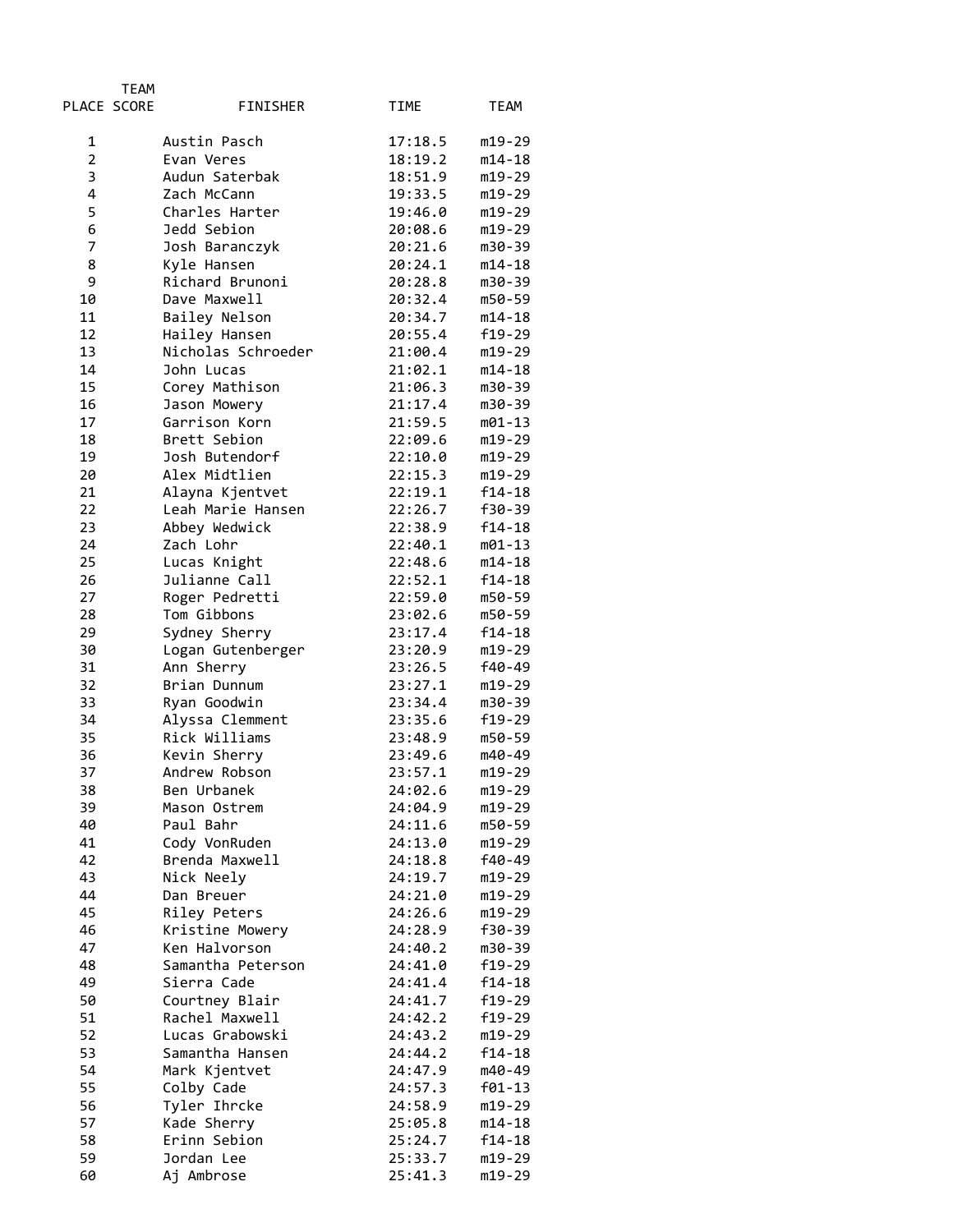| 61  | Briana Nelson      | 25:41.6 | $f14-18$ |
|-----|--------------------|---------|----------|
| 62  | Allyson Nelson     | 25:41.9 | $f14-18$ |
| 63  | Alex Bluske        | 25:49.3 | m19-29   |
|     |                    |         |          |
| 64  | Smantha Frame      | 25:54.9 | f19-29   |
| 65  | Sarah Weninger     | 25:59.4 | $f14-18$ |
| 66  | Ryan Daines        | 26:05.4 | m14-18   |
| 67  | Grant Dayton       | 26:08.1 | m14-18   |
| 68  | Miranda DelMedico  | 26:08.4 | $f14-18$ |
| 69  | Abby Midtlien      | 26:09.4 | $f19-29$ |
|     |                    |         |          |
| 70  | Alec Meurer        | 26:19.8 | m14-19   |
| 71  | Duane Amundson     | 26:24.6 | m60-69   |
| 72  | Emily Culligan     | 26:24.9 | $f14-18$ |
| 73  | Joe Culligan       | 26:25.7 | m19-29   |
| 74  | Lauren Berg        | 26:33.0 | f14-18   |
| 75  | Kenzie VonRuden    | 26:44.8 | $f14-18$ |
|     |                    |         |          |
| 76  | Tanner VonRuden    | 26:45.8 | m19-29   |
| 77  | Patricia Meurer    | 26:48.4 | f40-49   |
| 78  | Jill Weninger      | 26:50.5 | f40-49   |
| 79  | Vickie Sebion      | 26:53.5 | f50-59   |
| 80  | Samantha Pedretti  | 26:54.8 | f30-39   |
| 81  | Stephanie Hornby   | 26:56.8 | f19-29   |
| 82  | Ryan Call          |         |          |
|     |                    | 27:00.4 | m40-49   |
| 83  | Michelle Kreuzer   | 27:09.2 | f40-49   |
| 84  | Cameron Onshus     | 27:14.2 | m19-29   |
| 85  | Tom Lohr           | 27:18.4 | m40-49   |
| 86  | Jenny Volz         | 27:18.6 | f19-29   |
| 87  | Ryan Gutenberger   | 27:24.0 | m19-29   |
| 88  | Micheala Slind     | 27:24.3 | f19-29   |
|     |                    |         |          |
| 89  | Kathy Flock        | 27:25.7 | f50-59   |
| 90  | Chelsie Nundahl    | 27:31.8 | f19-29   |
| 91  | Ginny Young        | 27:32.6 | f19-29   |
| 92  | Jack Poshepney     | 27:33.2 | m19-29   |
| 93  | Robb Niedfeldt     | 27:38.5 | m30-39   |
| 94  | Scott Nelson       | 27:45.2 | m50-59   |
| 95  | Dillon Flock       | 27:55.2 |          |
|     |                    |         | m19-29   |
| 96  | Brandon Flock      | 28:00.4 | m30-39   |
| 97  | Katie Hill         | 28:05.4 | f19-29   |
| 98  | Jamie Schmitz      | 28:13.0 | m14-18   |
| 99  | Weston Muehlenkamp | 28:13.3 | m01-13   |
| 100 | Sue Schmitz        | 28:35.8 | f40-49   |
| 101 | William Mowery     | 28:50.5 | m01-13   |
|     |                    | 28:50.9 | $f19-29$ |
| 102 | Mary Haugrua       |         |          |
| 103 | Jill Barney        | 28:54.9 | f30-39   |
| 104 | Jay Hansen         | 28:55.7 | m30-39   |
| 105 | Michelle Nemec     | 28:56.1 | f19-29   |
| 106 | Brett Janzen       | 28:57.9 | m30-39   |
| 107 | Theresa Cagnoni    | 28:58.7 | f50-59   |
| 108 | Sadie Korn         | 29:01.9 | $f14-18$ |
|     |                    |         |          |
| 109 | Kiarra Keenlance   | 29:02.2 | $f14-18$ |
| 110 | Chonnie Cockroft   | 29:16.7 | f40-49   |
| 111 | Mark Skarda        | 29:17.2 | m50-59   |
| 112 | Walter Young       | 29:37.2 | m50-59   |
| 113 | Steve Schmitz      | 29:44.5 | m50-59   |
| 114 | Randy VonRuden     | 29:45.6 | m50-59   |
| 115 | Laurie Feller      | 29:46.5 | f50-59   |
|     |                    |         |          |
| 116 | Ann Gibbons        | 29:56.5 | f60-69   |
| 117 | Kelly Kuester      | 30:17.0 | f40-49   |
| 118 | Bryce Peters       | 30:33.6 | m19-29   |
| 119 | Katie Urbanek      | 30:34.0 | f19-29   |
| 120 | Taylor Wyman       | 30:34.3 | f19-29   |
| 121 | Jayda Berg         | 31:17.2 | f01-13   |
| 122 | Herb Barnes        | 31:20.3 | m50-59   |
|     |                    |         |          |
| 123 | Tom Ambrose        | 31:22.2 | m50-59   |
| 124 | Weston Kabat       | 31:30.3 | m14-18   |
| 125 | Shelly Niedfeldt   | 31:32.8 | f30-39   |